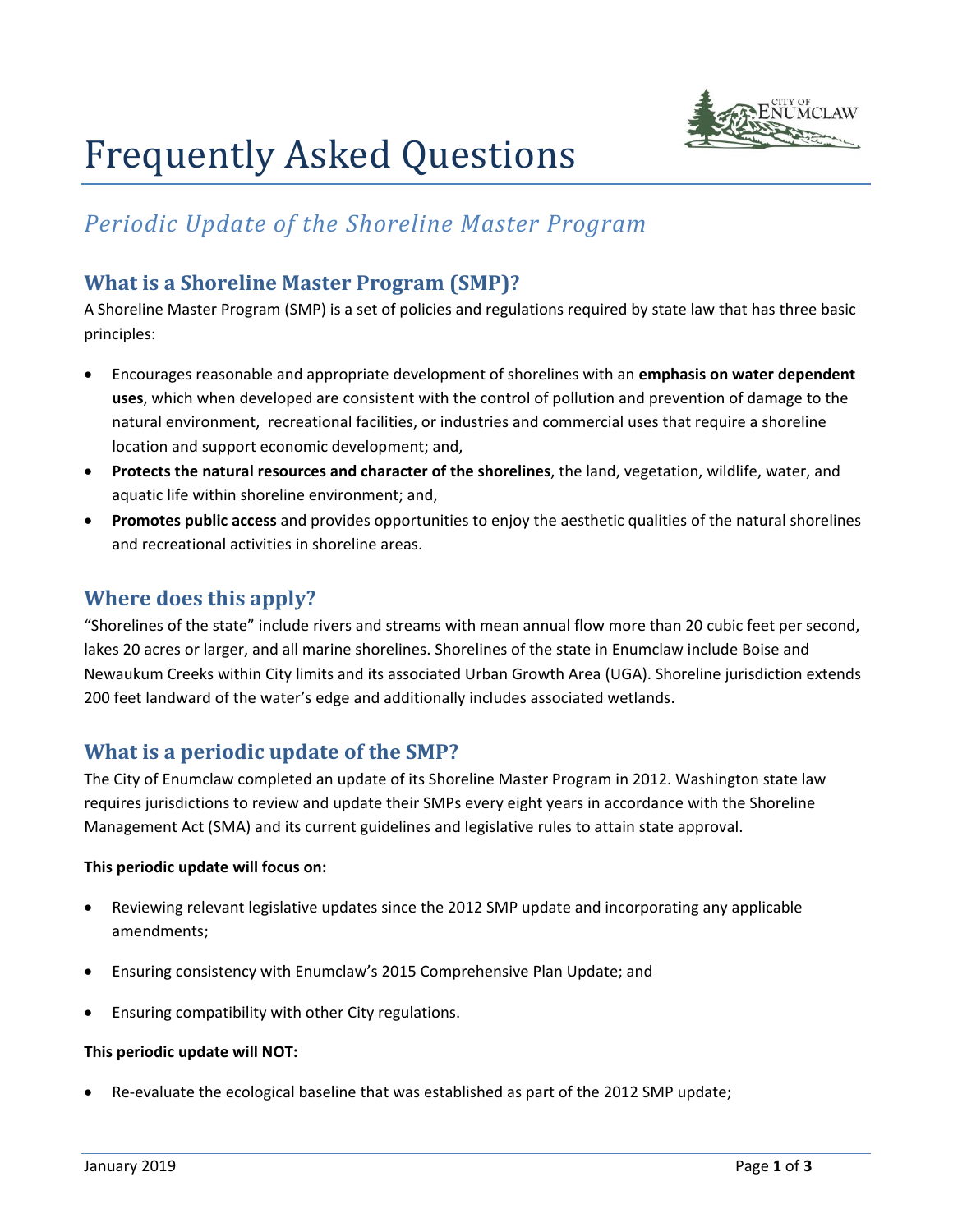- Extensively assess no net loss criteria other than to ensure that proposed amendments do not result in degradation of the baseline condition; or
- Change shoreline jurisdiction or environment designations.

# **How do shoreline regulations apply to land use and development activities?**

Shoreline regulations apply to any change in land use or development activity that occurs within the shoreline jurisdiction, as defined in the SMP. Included in those modifications and uses regulated in the SMP are:

- New or expanded structures, such as houses, sheds, and decks;
- Land development and alteration, such as clearing, grading, dredging, or filling; and
- Other activities along the shorelines, including restoration (e.g., riparian planting, bank stabilization), trail construction, and public access.

# **What is a Shoreline Exemption and what is required to obtain approval?**

Certain land uses and development activities are exempt from the requirement to obtain a Shoreline Substantial Development Permit, but are not exempt from compliance with the Shoreline Master Program. Exemptions are issued in writing by the City after the submission of a complete application, including a site plan. Even though an activity is exempt from requiring a Substantial Development Permit, a conditional use or variance permit may be required. Exemptions under the SMP are different than exemptions under the State Environmental Policy Act (SEPA).

## **How does the SMP affect existing uses and development?**

SMP regulations are not retroactive. SMP regulations apply to *new* development and uses. Existing uses and developments legally established may be repaired, maintained and operated. The SMP applies to proposals for expansion or alteration of existing uses and structures.

Structures and uses that were legally established in the past may become legally nonconforming due to new shoreline rules that are adopted over time. Current SMP regulations allow these previously built structures and established uses to continue as they are presently operating. Residential structures that were legally established and are used for a conforming use, but that do not meet current SMP standards (e.g. height, buffers, setbacks, etc.) are considered conforming structures.

## **What is public access to shorelines? When is it required?**

Public access is a preferred use per the SMA. Public access can be physical access (e.g. trail) and/or visual access (e.g. view corridors). Public access standards apply to new development, not existing development. Generally, new public access is only required for private uses of certain sizes (e.g. large subdivisions, resorts, etc.) and for public uses. Public access requirements do not allow for trespass on private property.

## **What is No Net Loss?**

The SMP Guidelines establish the standard of no net loss. No net loss means that over time, the Citywide existing condition of shoreline ecological functions should remain the same as when the SMP is implemented.